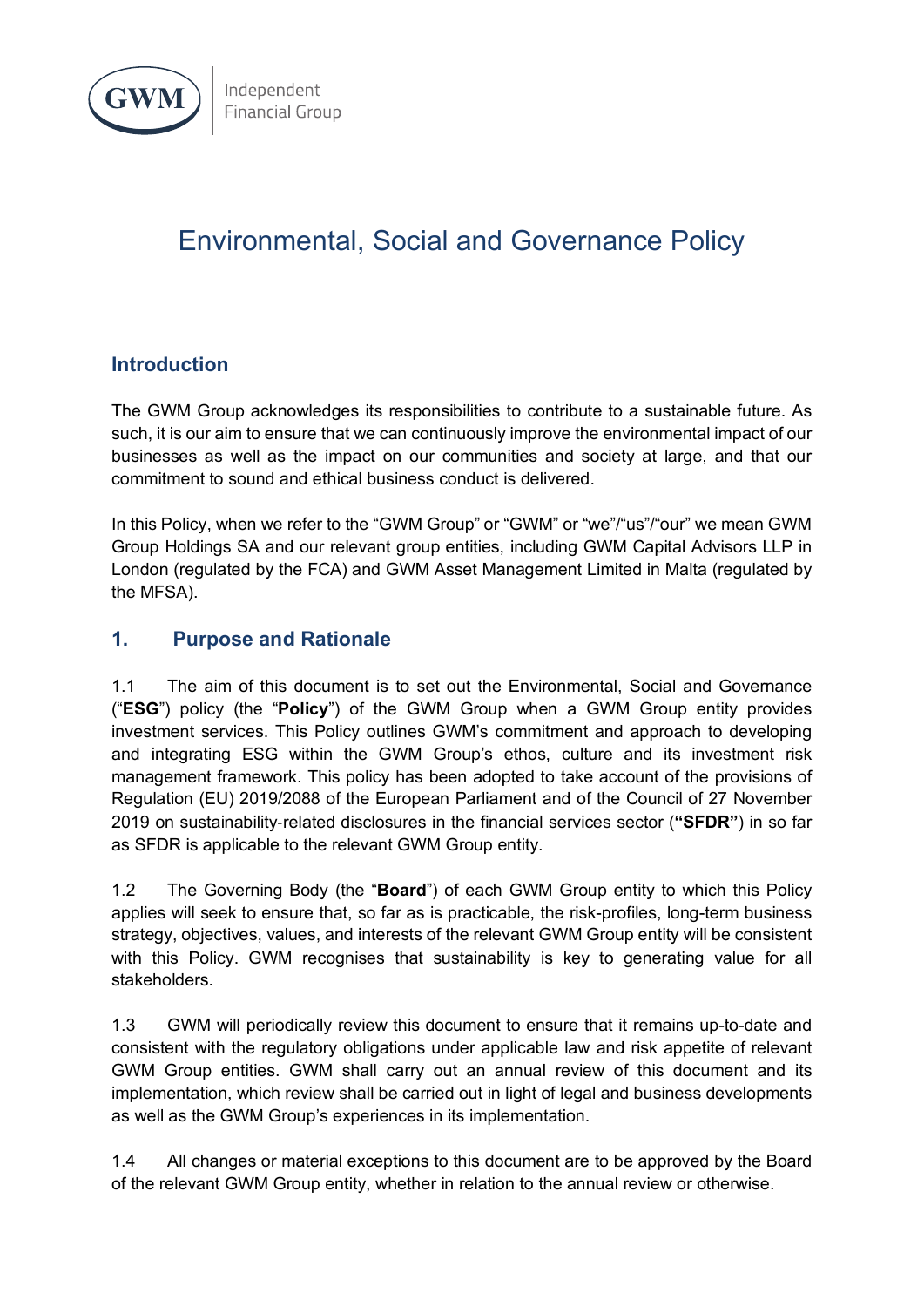# **2. Regulatory Obligations**

2.1 Those GWM Group entities which qualify as a Financial Market Participant in terms of the SFDR are required to have in place policies and procedures setting out the approach adopted by the relevant entity on the integration of sustainability factors in the investment decision-making process and within its risk management framework. SFDR defines "sustainability factors" as *"…environmental, social and employee matters, respect for human rights, anti*-*corruption and anti*-*bribery matters…*" (the "**ESG Factors**").

2.2 Such GWM Group entity is also required to publish on its website information about its policies on the integration of sustainability risks in its investment decision-making process. SFDR defines *'sustainability risk'* as an "*environmental, social or governance event or condition that, if it occurs, could cause an actual or a potential material negative impact on the value of the investment"* (the "**ESG Risk**").

2.3 Such GWM Group entity is also required to include in its remuneration policies information on how these policies are consistent with the integration of ESG Risks and to include a description of the following matters in its pre-contractual disclosures:

a. the manner in which sustainability risks are integrated into its investment decisions; and

b. the results of the assessment of the likely impacts of sustainability risks on the returns of the financial products they make available.

For GWM Group entities to which this Policy applies, no variable remuneration is to be paid to the staff of such entities unless it is determined to be justified following a performance assessment based on quantitative (financial) as well as qualitative (non-financial) criteria. Qualitative criteria include, but are not limited to, adherence with the the relevant GWM Group entity's compliance, risk, regulatory and client fiduciary responsibilities, including adherence to this ESG Policy.

It is expected that, due to the limited impact on the risk-profile of the clients of GWM Group entities to which this Policy applies, as well as the nature of the businesses of such entities, there will be no risk of misalignment with the integration of the sustainability risks in the investment decision making process with respect to such clients.

As such, GWM believes that the existing structures are sufficient to prevent excessive risk taking in respect of sustainability risks.

2.4 GWM is committed to encouraging equality, diversity and inclusion among its workforce, and eliminating unlawful discrimination. The aim is for the workforce to be truly representative of all sections of society and for each employee to feel respected and able to give their best. GWM is committed to creating a working environment free of bullying, harassment, victimisation, and unlawful discrimination, promoting dignity and respect for all, and where individual differences and the contributions of all staff are recognised and valued. The GWM Group Equality, Diversity and Inclusion Policy is fully supported by senior management of GWM in each jurisdiction in which the GWM carries on business.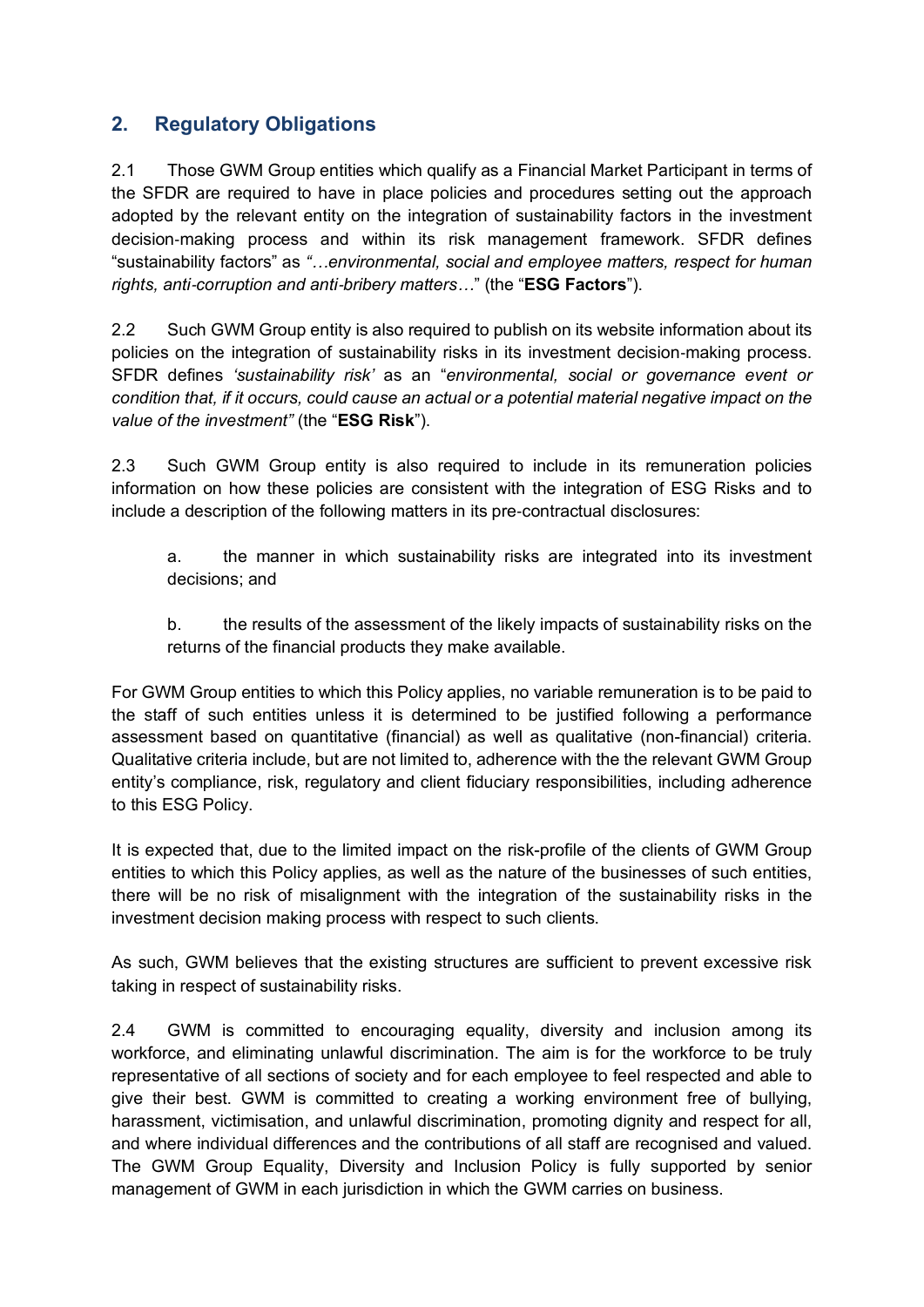# **3. ESG Investment Guidelines**

3.1 As institutional investors signatory to the United Nations Principles for Responsible Investment ("UNPRI"), GWM has a duty to act in the best long-term interests of our beneficiaries. In this fiduciary role, we believe that environmental, social, and corporate governance issues can affect the performance of investment portfolios (to varying degrees across companies, sectors, regions, asset classes and through time). We also recognise that applying these Principles may better align investors with broader objectives of society. Therefore, where consistent with our fiduciary responsibilities, we commit to the following:

- Principle 1: We will incorporate ESG issues into investment analysis and decisionmaking processes.
- Principle 2: We will be active owners and incorporate ESG issues into our ownership policies and practices.
- Principle 3: We will seek appropriate disclosure on ESG issues by the entities in which we invest.
- Principle 4: We will promote acceptance and implementation of the Principles within the investment industry.
- Principle 5: We will work together to enhance our effectiveness in implementing the Principles.
- Principle 6: We will report on our activities and progress towards implementing the Principles.

In signing the Principles, we as investors publicly commit to adopt and implement them, where consistent with our fiduciary responsibilities. We also commit to evaluate the effectiveness and improve the content of the Principles over time. We believe this will improve our ability to meet commitments to beneficiaries as well as better align our investment activities with the broader interests of society. We encourage other investors to adopt the Principles.

3.2 The Board of each GWM Group entity to which this Policy applies is charged with the promotion of awareness and understanding of ESG considerations with the support and involvement of that entity's investment team and to integrate considerations of ESG Factors and ESG Risks into their investment decision-making process (in respect of one or more of the alternative investment funds managed of advised by the GWM Group, as such Board upon consultation with the relevant investment team considers appropriate, hereinafter referred to as the "**Relevant AIFs**") and engagement efforts and to share such knowledge with other employees of the relevant GWM Group entity.

3.3 GWM seeks to understand and identify material ESG Factors that have investment ramifications, and which can have a material impact on the long-term financial performance of the investments made in respect of the Relevant AIFs. ESG Factors that are considered by GWM include, but are not limited to:

- Environmental: climate change; air/water pollution; biodiversity; deforestation; energy efficiency; carbon intensity; depletion of finite resources; and product evolution (energy-efficient products/renewable energy).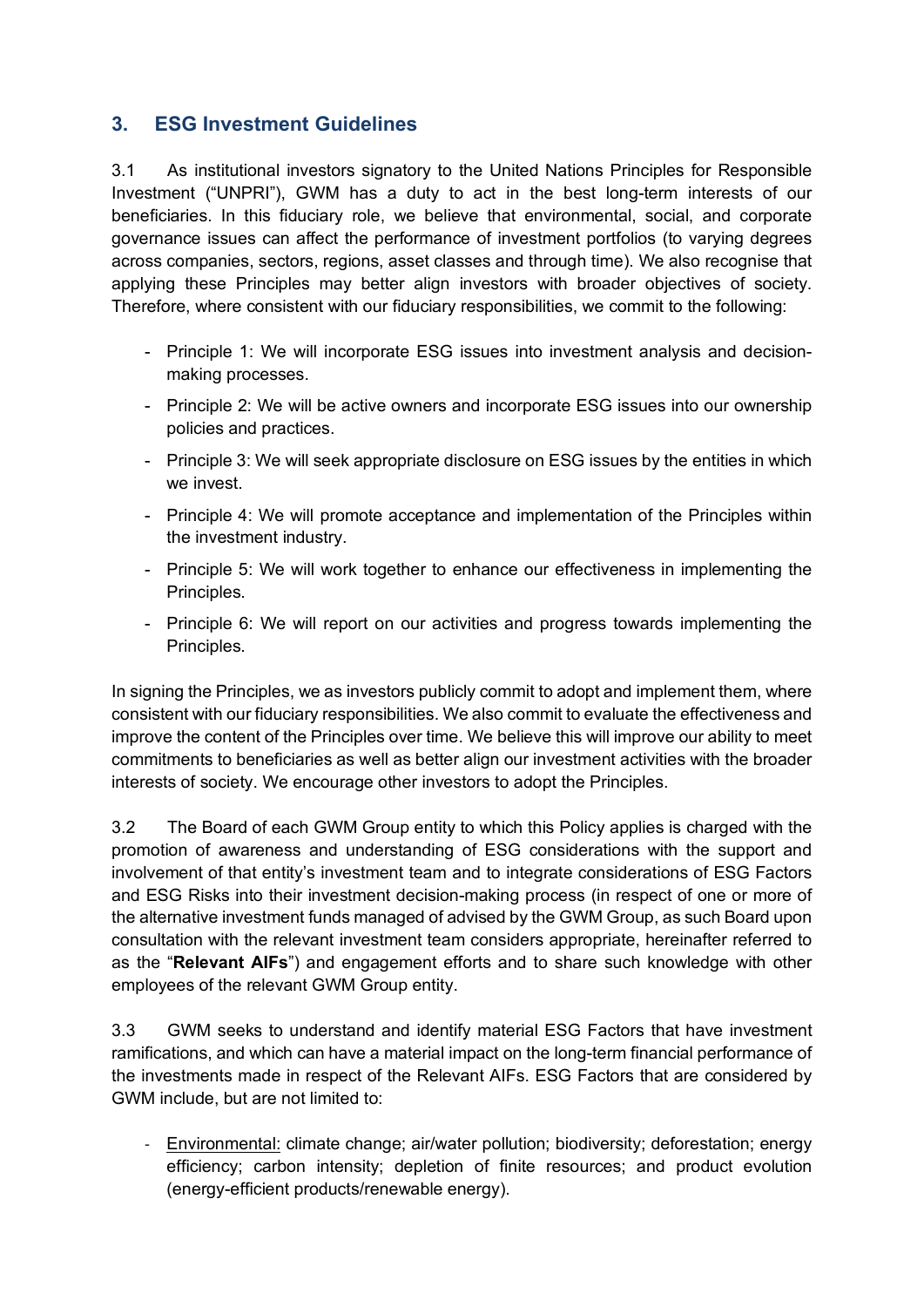- Social: human rights; unethical supply chains; severe labour controversies; brand and reputational issues; and illegal working conditions.
- Governance: transparency & integrity; inadequate management of conflicts of interests; corporate governance failures; lack of appropriate board oversight; shareholder rights; bribery and corruption.

3.4 Information on ESG Factors shall be integrated into the relevant GWM Group entity's investment decision-making process for the Relevant AIFs with the aim of enhancing the financial outcome for investors clients in the form of improved risk adjusted returns.

3.5 GWM will carry out an assessment and obtain information of ESG Factors in respect of the individual investments in which it advises on or invests in for and on behalf of the Relevant AIFs. This is done with a view to ensuring that ESG Risk is identified and appropriately managed in respect of the Relevant AIFs.

3.6 When undertaking the ESG analysis, GWM will seek to obtain information from a variety of sources, including, but not limited to:

- i. the target company itself;
- ii. third party specialist data providers;
- iii. brokers; and
- iv. academics.

3.7 ESG Risks and/or opportunities vary by country, industry, markets, as well as by characteristics specific to a target company or asset such as size and geographical footprint. These matters are taken into consideration when undertaking the assessment of the ESG Factors and ESG Risks associated with a target investment for the Relevant AIFs.

3.8 Inadequate management of ESG Risk for the Relevant AIFs can lead to inefficiencies, operational disruption, litigation, and reputational damage. These outcomes may impact the performance of the investment and ultimately the financial returns of the Relevant AIFs.

3.9 The integration of information on ESG Factors and ESG Risks into the relevant GWM Group entity's investment decision-making processes in respect of the Relevant AIFs will enhance such GWM Group entity's understanding of sectors, assets and companies and their ability to deliver sustainable, long term shareholder value.

## **Outsourcing, Delegation and Appointment of Investment Advisors**

3.10 In the event that a GWM Group entity outsources or delegates to other third party managers and/or investment advisors (the "**Delegates**"), the performance of any of its functions, such GWM Group entity shall ensure that the Delegates have in place an ESG policy or as a minimum adopt such GWM Group entity's ESG Policy.

3.11 Furthermore, the Delegates shall adhere to the same level of ESG disclosures as the relevant GWM Group entity and shall be bound to provide the necessary disclosures to such GWM Group entity to abide by its obligations under SFDR.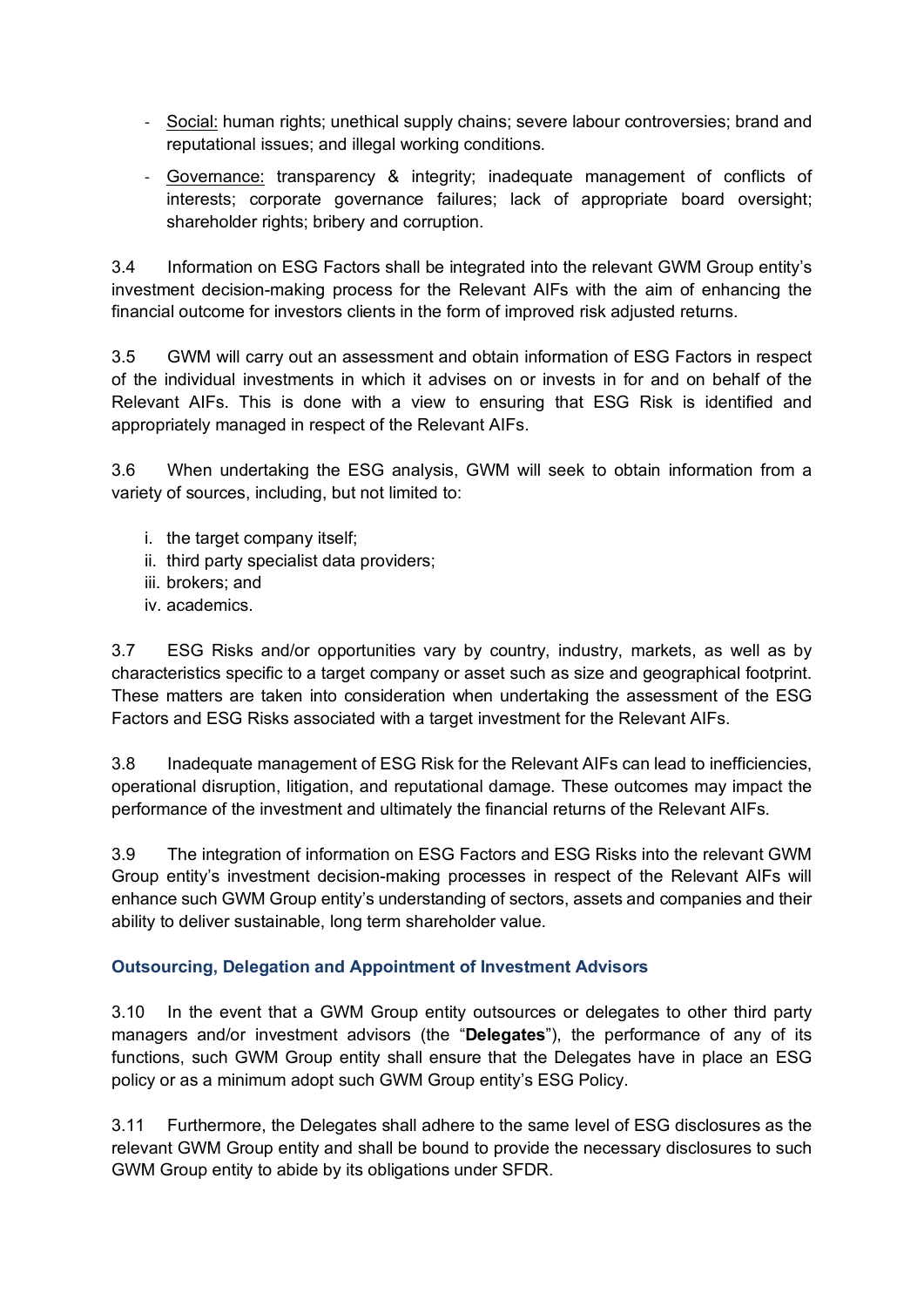# **4. ESG Investment Procedures**

4.1 GWM integrates the consideration of ESG Factors into different stages of the investment decision-making process in respect of the Relevant AIFs with a view to managing the related ESG Risks. These include:

- Ethical screening;
- ESG integration;
- ESG engagement and voting.

#### **Ethical Screening**

4.2 The investment universe is negatively screened to exclude specific activities. For liquid investments, appropriate pre-trade and post-trade controls are undertaken to ensure that exclusion policies and other ESG-related screening criteria are complied with at any time. GWM will screen each investment through a proprietary process that includes input from thirdparty providers.

4.3 GWM, on behalf of the Relevant AIFs, will not knowingly invest in companies, assets or hold securities which derive the majority of their direct revenues from the following activities:

- production of armaments;
- production of tobacco:
- production of hard spirits;
- adult entertainment;
- high impact fossil fuels.

The scope of the above restrictions will be reviewed on a regular basis and this Policy updated accordingly.

#### **ESG Integration**

4.4 GWM integrates information on ESG Factors in its investment strategy devised for the Relevant AIFs, whereby ESG Risks are considered in the broader investment process and analysis across the relevant asset classes and ultimately in the investment decisions undertaken by the relevant GWM Group entity for and on behalf of the Relevant AIFs.

4.5 For liquid investments, when assessing a target company for the Relevant AIFs, GWM takes into account, where appropriate, the extent to which the target company:

- embeds responsible business conduct into its policies;
- identifies and assesses principal adverse impacts in operations, supply chains and business relationships;
- prevents or mitigates principal adverse impacts on ESG Factors;
- tracks and implements enhancements to its processes; and
- communicates how principal adverse impacts are assessed.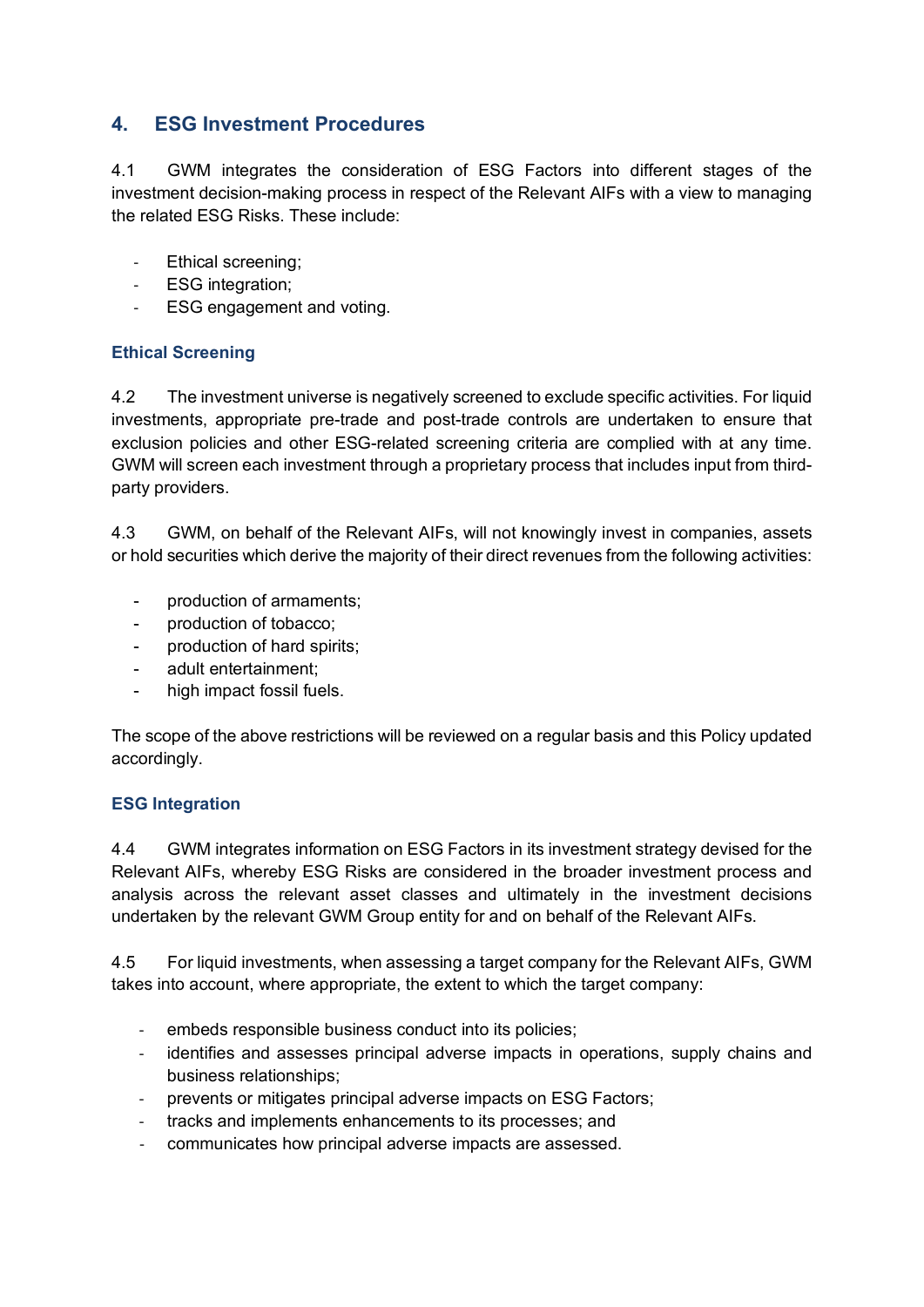In this respect, GWM assesses the extent to which the relevant target companies follow the principles set out in the OECD Due Diligence Guidance for Responsible Business Conduct. The objective of the OECD Due Diligence Guidance for Responsible Business Conduct is to *"…provide practical support to enterprises on the implementation of the OECD Guidelines for Multinational Enterprises by providing plain language explanations of its due diligence recommendations and associated provisions. Implementing these recommendations helps enterprises avoid and address adverse impacts related to workers, human rights, the environment, bribery, consumers and corporate governance that may be associated with their operations, supply chains and other business relationships…."* .

4.6 For liquid investments, when conducting fundamental investment analysis on companies and industries to identify the value creation drivers, the relevant GWM Group entity's investment team will consider the financial materiality of ESG issues along with other valuation metrics. Where relevant, the risk-reward analysis conducted on each potential investment takes into account ESG perspectives. During the life of the investment, ESG considerations are monitored and contribute to the decision-making process leading to possible changes in the size of the investment.

4.7 For real estate investments, when assessing a target asset for the Relevant AIFs, the due diligence is performed by the acquisitions team, and the legal team works with transaction counsel, local counsel and third parties (environmental consultants, architects, etc.) to identify any potential principal adverse impacts, environmental risks and opportunities. GWM's approach to environmental sustainability focuses on avoiding undue risk, as well as implementing operational interventions to reduce resource usage and improving energy performance — including as an example: installing energy performance window glass, transitioning to LED lighting and improving A/C systems. This approach influences the assets acquired for the Relevant AIFs, how they are managed and the future plans for the assets.

4.8 The GWM Group is supportive of the policy aims of the Principal Adverse Impacts regime in Article 4 of SFDR (the "**PAI regime**"), to improve transparency to clients, investors and the market, as to how financial market participants integrate consideration of the adverse impacts of their investment decisions on sustainability factors. However, for investments made on behalf of AIFs managed by a GWM Group entity which are not Relevant AIFs ("**non-Relevant AIFs**"), taking account of the nature of such investments, GWM has elected not to comply with the PAI regime in relation to such AIFs at this time. GWM will keep its decision not to comply with the PAI regime in relation to non-Relevant AIFs under regular review and will formally re-evaluate its decision at least annually. The application or non-application of the PAI regime to an AIF managed by a GWM Group entity will be disclosed in the prospectus or other offering document of the particular AIF.

4.9 GWM adopts a pragmatic approach whereby information on ESG Factors is integrated into the investment assessment processes established for the Relevant AIFs. GWM does not have separate ESG focused processes. With investments spanning over various asset classes, jurisdictions, sectors, and markets, where practicable, GWM takes into account legal and cultural differences in different markets. Thus, where practicable, the ESG analysis is sensitive to the individual situation pertaining to each target company or asset in terms of the local norms, laws, regulation, and expectations of the market in which it operates.